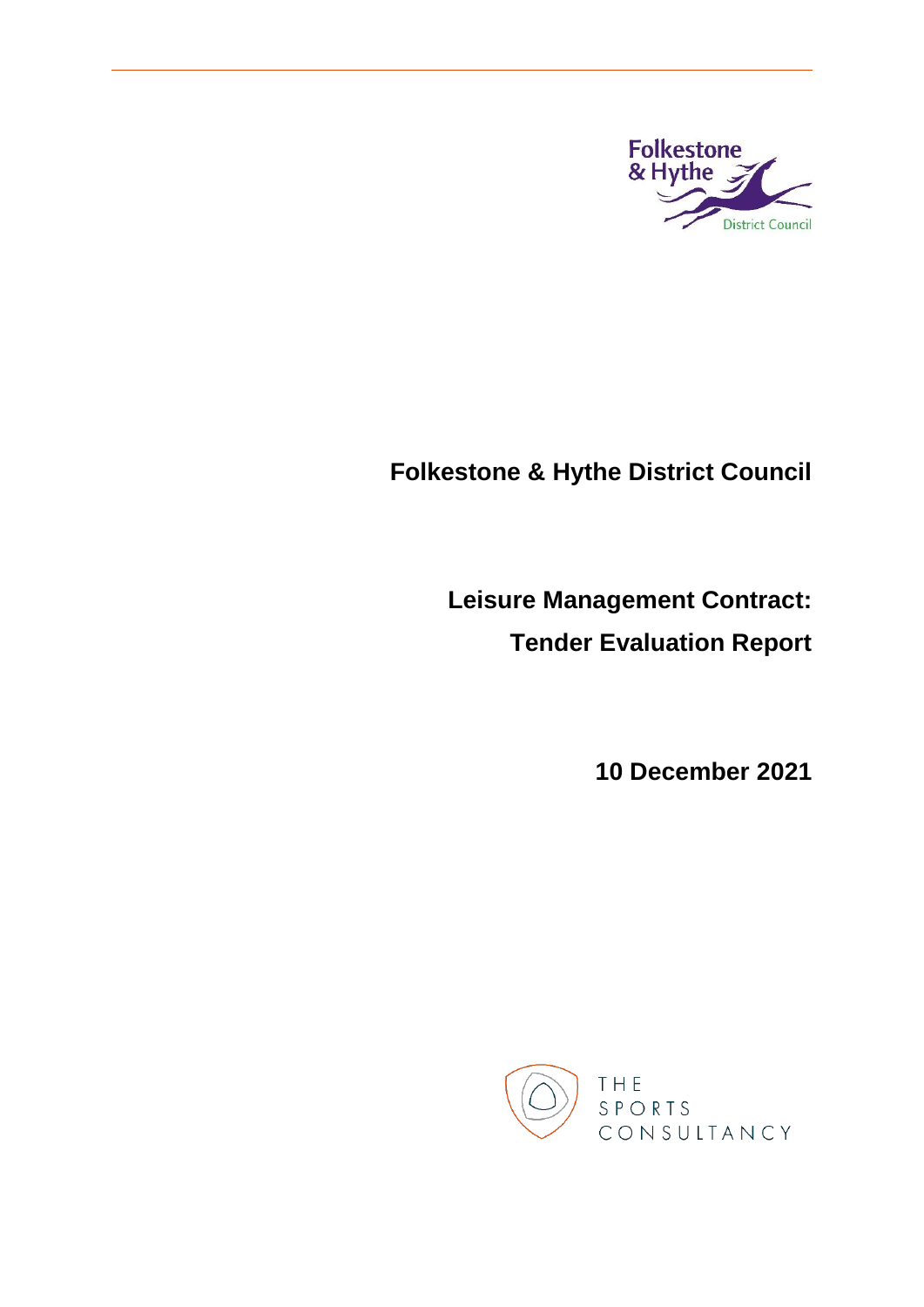

# **Contents**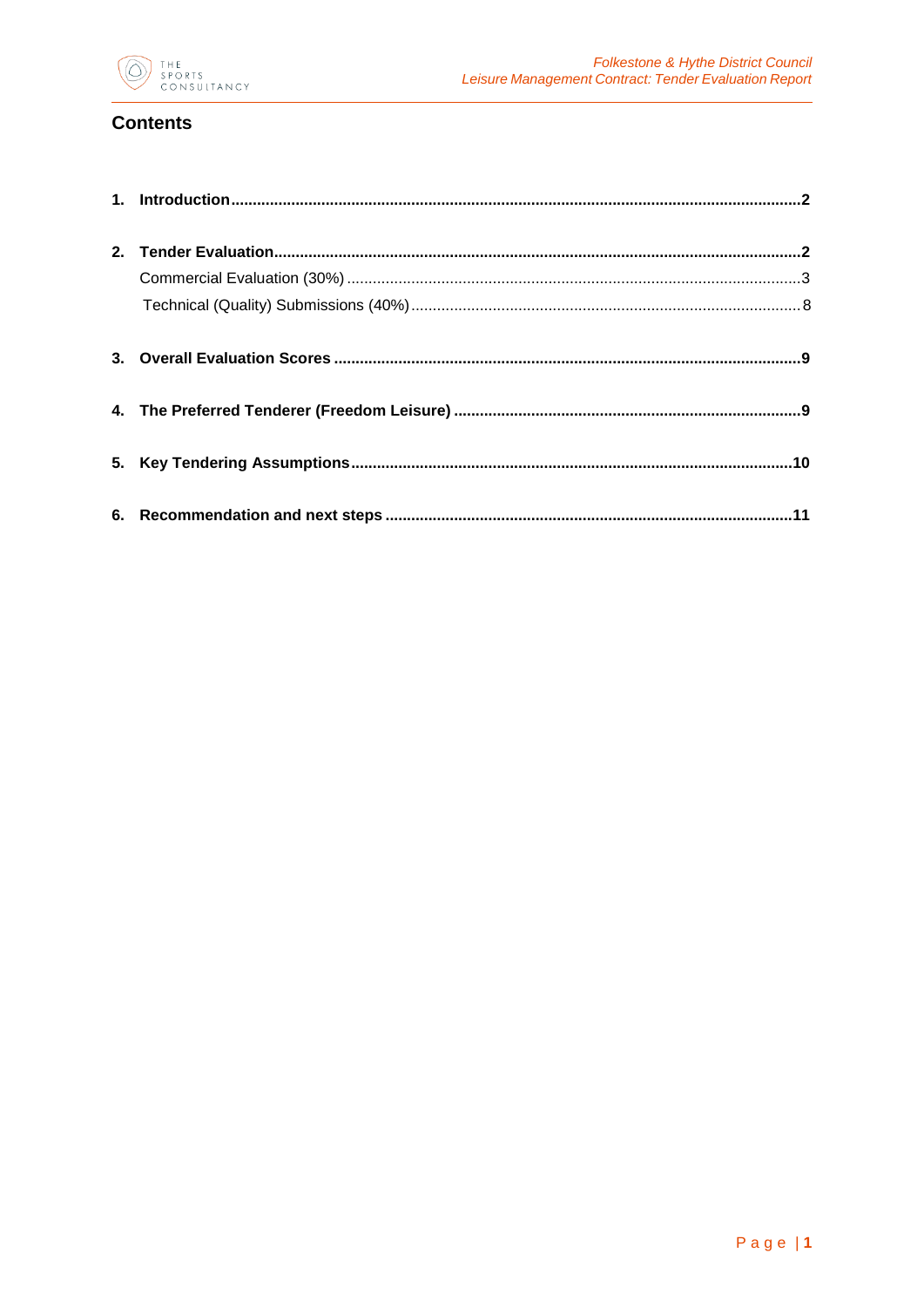

# <span id="page-2-0"></span>**1. Introduction**

- 1.1 The Tender process for Folkestone & Hythe District Council's (the Council) Leisure Management Contract formally commenced on 16 August 2021 with the publishing of the *Find a Tender Service* notice reference DN543497 via the Kent Business Portal (KBP). Preceding this, a series of informal soft market testing sessions with potential Tenderers took place in June 2021.
- 1.2 This report, prepared by the Council's advisers, The Sports Consultancy (TSC), sets out a brief summary of the proposals received and the evaluation by the Council's team.
- 1.3 The term of the contract is 10 years (scheduled to commence on 1 September 2023) with an option at the absolute discretion of the Council to extend the contract period by up to a maximum of five additional years. The contract relates to the management of the new Hythe Leisure Centre, which is due to open in September 2023.
- 1.4 The new Centre will form part of a wider development (that includes 150 new homes) on the land between Princes Parade and the Royal Military Canal in Hythe. It will replace the existing Hythe Swimming Pool, which is located on South Street in Hythe, about a mile to the west of the new site. It was built in 1974 and has reached the end of its useful life. It is currently managed directly by the Council. It is intended that this arrangement will continue up until the point that the new Centre opens and the existing staff and customers will transfer across. There is no requirement in the new contract for the successful operator to take on the management of the old facility for any period.
- 1.5 The management contract was procured as a single stage process, whereby the Selection Questionnaire (which detailed the Council's minimum requirements) was submitted at the same time as the ITT response on the 22 October 2021.
- 1.6 Following initial expressions of interest from eight companies, two submitted a tender:
	- **Wealden Leisure Ltd** (trading as "Freedom Leisure" and hereinafter referred to as "FL")
	- **Sports and Leisure Management Ltd** (trading as "Everyone Active" and hereinafter referred to as "SLM").
- 1.7 Two further operators (Places Leisure and Serco Leisure) actively engaged in the Tender stage of the project but withdrew close to the submission deadline due to the Council's requirement for the operator to take on full utility risk (tariff and consumption risk in the context of the significant volatility in the energy market that was experienced in autumn 2021.
- 1.8 The tenders from FL and SLM were received on 22 October 2021 via the KBP. Both passed the Minimum Requirements assessment, which comprised checks on their economic, financial and legal standing, as well as their experience of operating similar contracts.

## <span id="page-2-1"></span>**2. Tender Evaluation**

2.1 The award of the contract is on the basis of the most economically advantageous tender (MEAT) to the Council. This approach allows for factors such as quality, service delivery,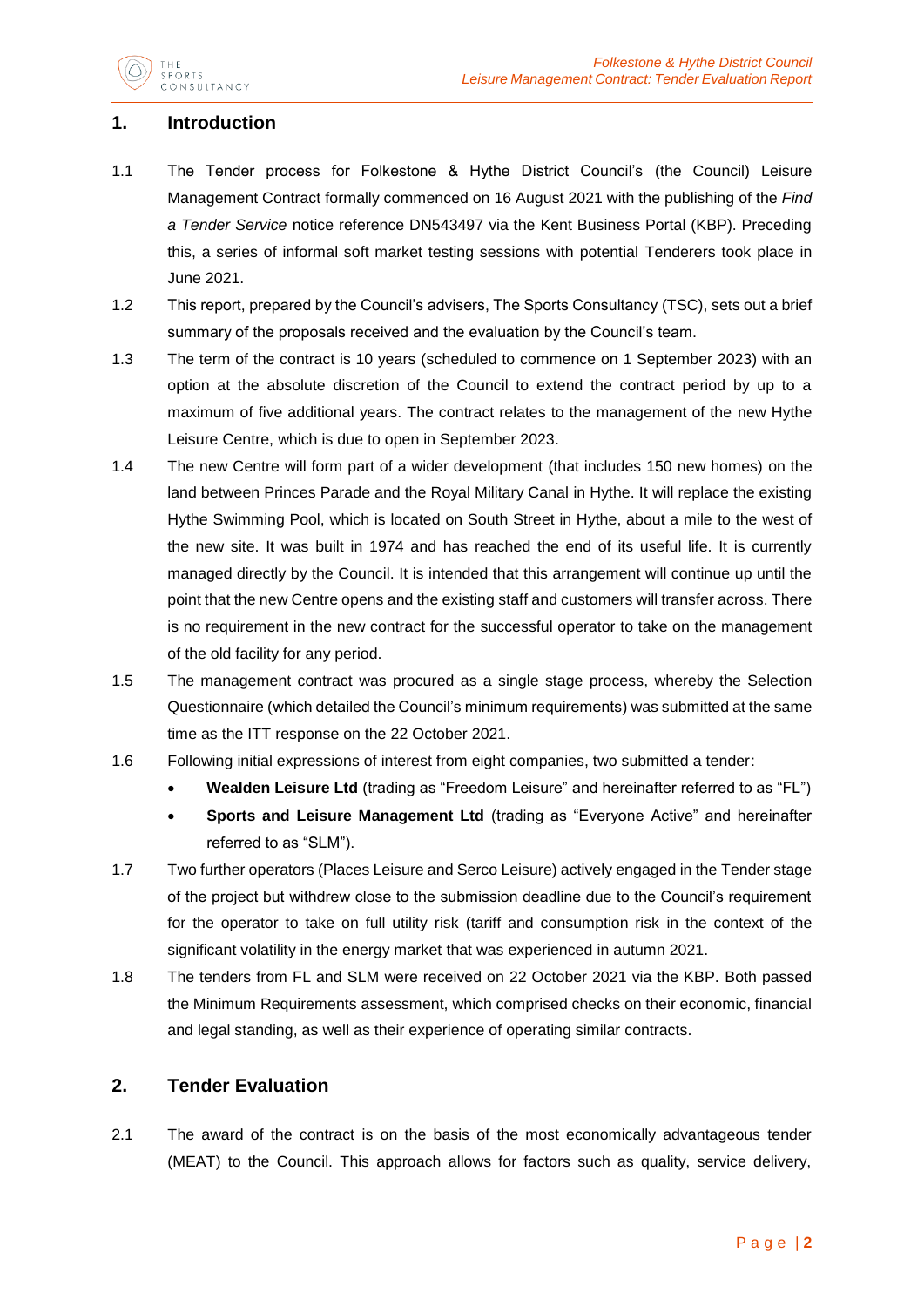

innovation and customer services to be taken into consideration, as well as price. Overall, the tender evaluation was split between price/commercial and technical/quality considerations as follows:

- Commercial: 30%
- Technical: 70%
- 2.2 All Tenderers were provided with instructions and the evaluation criteria as part of the Tender documentation issued via the KBP. They were able to submit written clarifications through the KBP, which the Council responded to on a regular basis throughout Tender period. They were also encouraged to visit the existing Hythe Swimming Pool and the local area to ensure their proposals were fully informed and based on robust local assumptions. Furthermore, there were two sets of online clarification meetings via Microsoft Teams, which both Tenderers took advantage of.
- 2.3 The agreed evaluation criteria and weightings are set out in Table 1.

| Table 1: Tender Evaluation Criteria and Weighting<br><b>TECHNICAL CRITERIA</b> | Weighting |
|--------------------------------------------------------------------------------|-----------|
| 1. Programming and Pricing                                                     | 10%       |
| 2. Asset Management and Cleaning                                               | 10%       |
| 3. Sports Development, Health & Wellbeing and Outreach                         | 8%        |
| 4. Marketing, Customer Care and CRM                                            | 10%       |
| 5. Staffing                                                                    | 8%        |
| 6. Financial Management, Reporting and IT Systems                              | 4%        |
| 7. Environmental Sustainability                                                | 10%       |
| 8. Demonstrating Social Value                                                  | 8%        |
| 9. Contract Mobilisation                                                       | 2%        |
| <b>Technical weighting</b>                                                     | 70%       |
| <b>COMMERCIAL CRITERIA</b>                                                     | Weighting |
| 1. Proposed Management Fee (annual average over 10-year term)                  | 26%       |
| 2. Surplus share                                                               | 4%        |
| <b>Commercial weighting</b>                                                    | 30%       |
| <b>Total weighting</b>                                                         | 100.0%    |

## *Commercial Evaluation (30%)*

<span id="page-3-0"></span>2.4 The basis of the commercial evaluation was the Tenderers submitted 10-year financial model, which was submitted via a detailed financial template (developed by TSC) together with supporting commentary to explain the underlying assumptions. The financial model covered annual income and expenditure projections and allowances for operator central costs, profit and mobilisation costs and the consequent management fee offer to the Council. It is important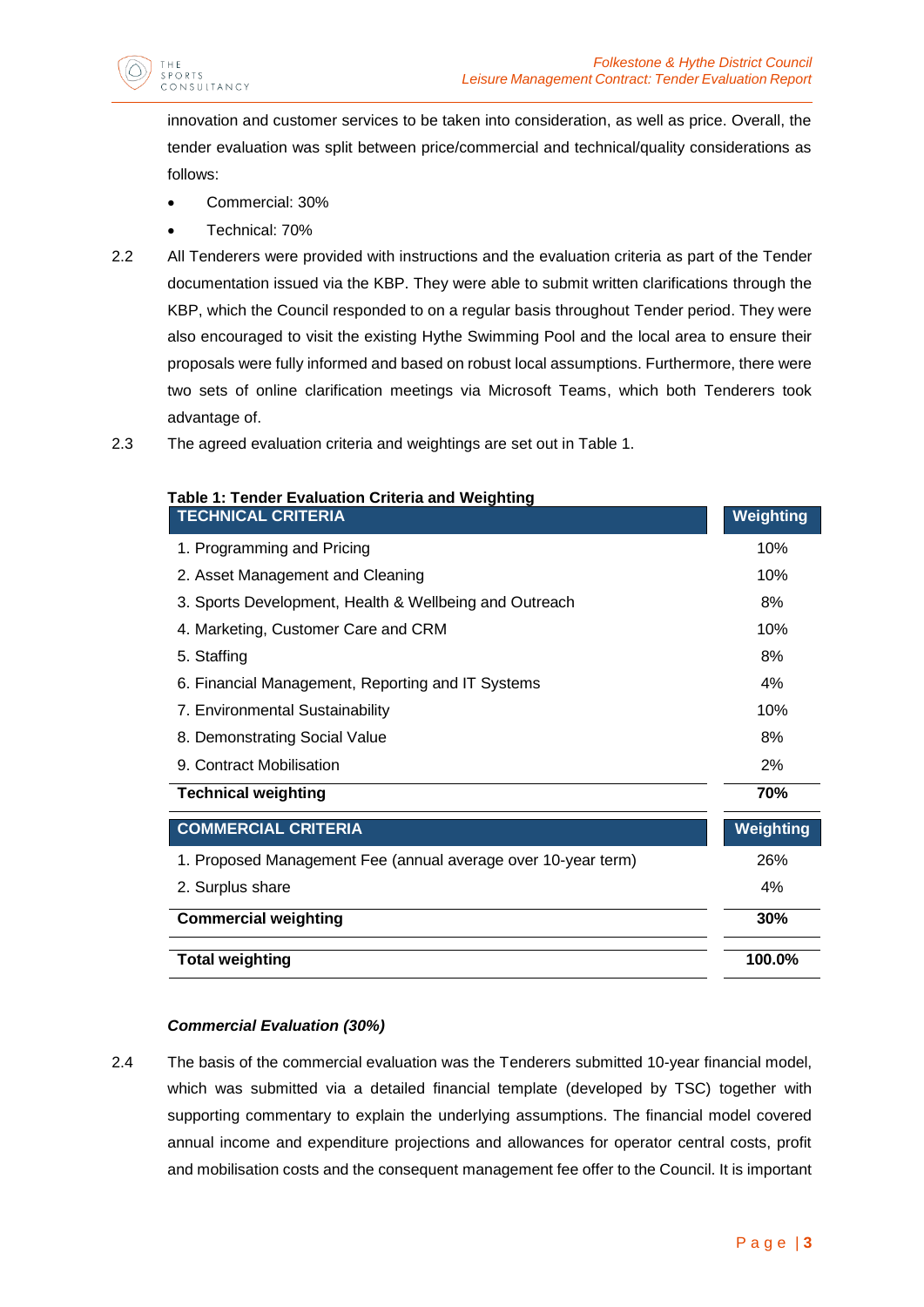to note that the successful Tenderer's annual management fee proposal will be written into the final contract and subject to annual indexation through the contract period.

2.5 Both Tenderers' management fees were scored by reference to the more advantageous of the two to the Council (the "Best Management Fee"). The Best Management Fee scored the maximum 26% and lower Tender's score was using the following formula (and rounded to one decimal place):

*(Tenderer's Proposed Average Annual Management Fee ÷ Best Proposed Average Annual Management Fee) x 26%*

2.6 The scores for the management fee are set out in Table 2.

| Table 2. Average Annual Management Fees and Scoring<br><b>Tenderer</b> | <b>Freedom Leisure</b> | <b>Everyone Active (SLM)</b> |
|------------------------------------------------------------------------|------------------------|------------------------------|
| 2023-24 (Sep-Mar)                                                      | (E193, 415)            | (E935, 787)                  |
| 2024-25                                                                | £79,706                | (E66, 126)                   |
| 2025-26                                                                | £146,716               | £182,317                     |
| 2026-27                                                                | £159,079               | £281,778                     |
| 2027-28                                                                | £176,115               | £279,193                     |
| 2028-29                                                                | £203,519               | £246,326                     |
| 2029-30                                                                | £235,145               | £213,963                     |
| 2030-31                                                                | £253,712               | £213,918                     |
| 2031-32                                                                | £249,846               | £219,394                     |
| 2032-33                                                                | £310,402               | £243,196                     |
| 2033-34 (Mar-Sep)                                                      | £137,608               | £126,382                     |
| Average Annual Management Fee                                          | £175,843               | £100,456                     |
| Aggregate Management Fee                                               | £1,758,431             | £1,004,556                   |
| <b>Score</b>                                                           | 26.0%                  | 14.9%                        |

# **Table 2: Average Annual Management Fees and Scoring**

2.7 Although scored on the basis of the average management fee across the contract period, in practice it will be paid on a profiled basis as set out in Table 2. This is also shown in in Figure 1.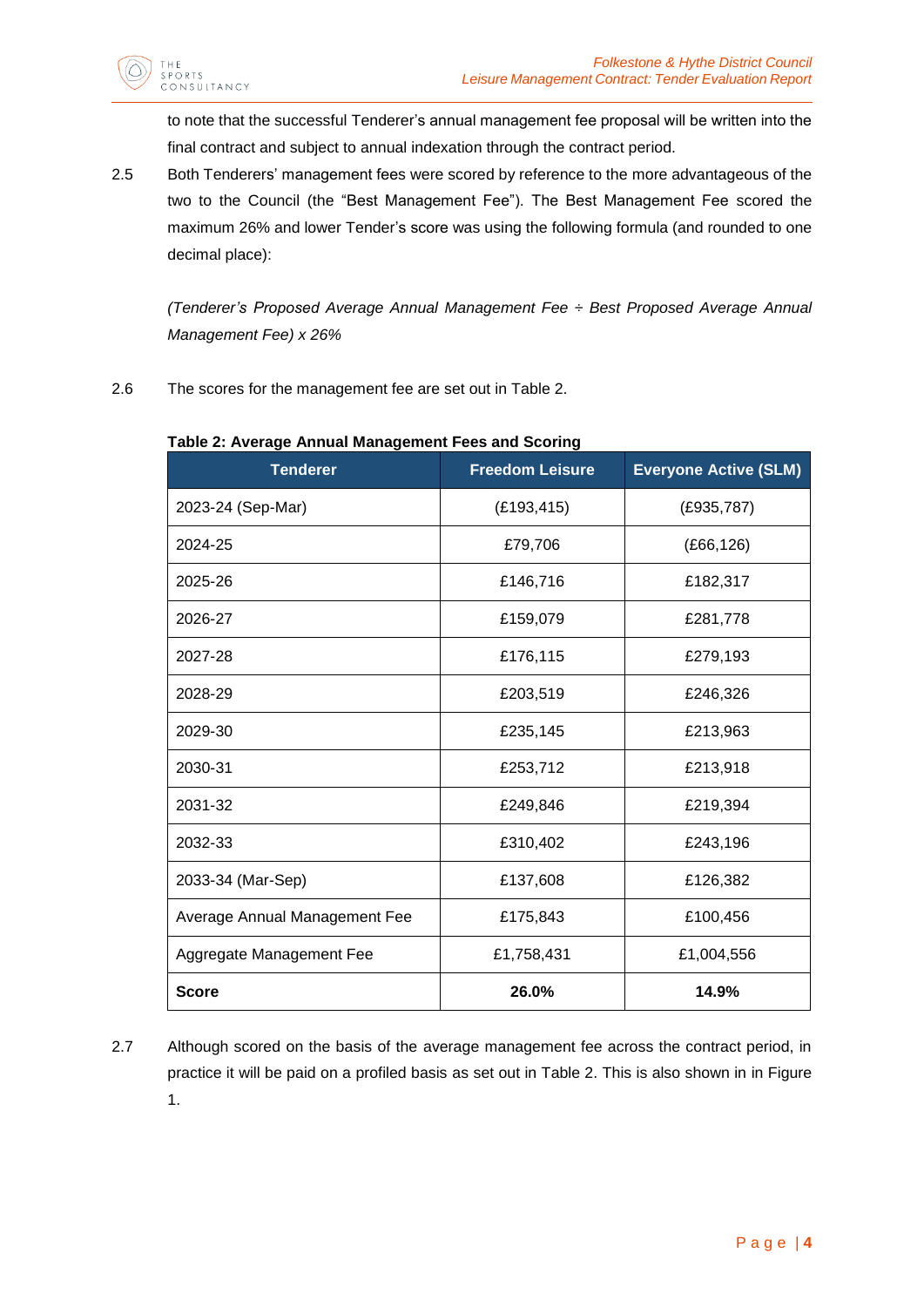





2.8 Further details on the Tenderers' financial submissions and how their management fee offers are reached are set out in Table 3.

## **Table 3: Overview of Financial Submissions**

|                                            | <b>FL</b>         | <b>SLM</b>        |
|--------------------------------------------|-------------------|-------------------|
|                                            | (10-year average) | (10-year average) |
| <b>INCOME</b>                              |                   |                   |
| Swimming                                   | £8,464,972        | £6,821,643        |
| Health & Fitness                           | £9,488,689        | £8,375,640        |
| Other                                      | £120,000          | £96,500           |
| Secondary Spend                            | £2,499,956        | £2,150,000        |
| <b>TOTAL INCOME</b>                        | £20,573,618       | £17,443,783       |
| <b>EXPENDITURE</b>                         |                   |                   |
| Staffing                                   | £9,362,457        | £8,421,282        |
| <b>Utilities</b>                           | £2,741,247        | £2,478,988        |
| Repairs & Maintenance                      | £954,280          | £618,400          |
| Equipment                                  | £521,136          | £53,500           |
| <b>Management Costs</b>                    | £3,060,054        | £2,027,678        |
| <b>Cost of Sales</b>                       | £921,597          | £1,075,000        |
| <b>TOTAL EXPENDITURE</b>                   | £17,560,770       | £14,674,849       |
| <b>NET POSITION</b>                        | £3,012,848        | £2,768,934        |
|                                            |                   |                   |
| <b>Central Support Costs</b>               | £822,945          | £1,046,627        |
| Profit                                     | £411,472          | £697,751          |
| <b>Mobilisation Costs</b>                  | £20,000           | £20,000           |
| <b>MANAGEMENT FEE (payable to Council)</b> | £1,758,431        | £1,004,556        |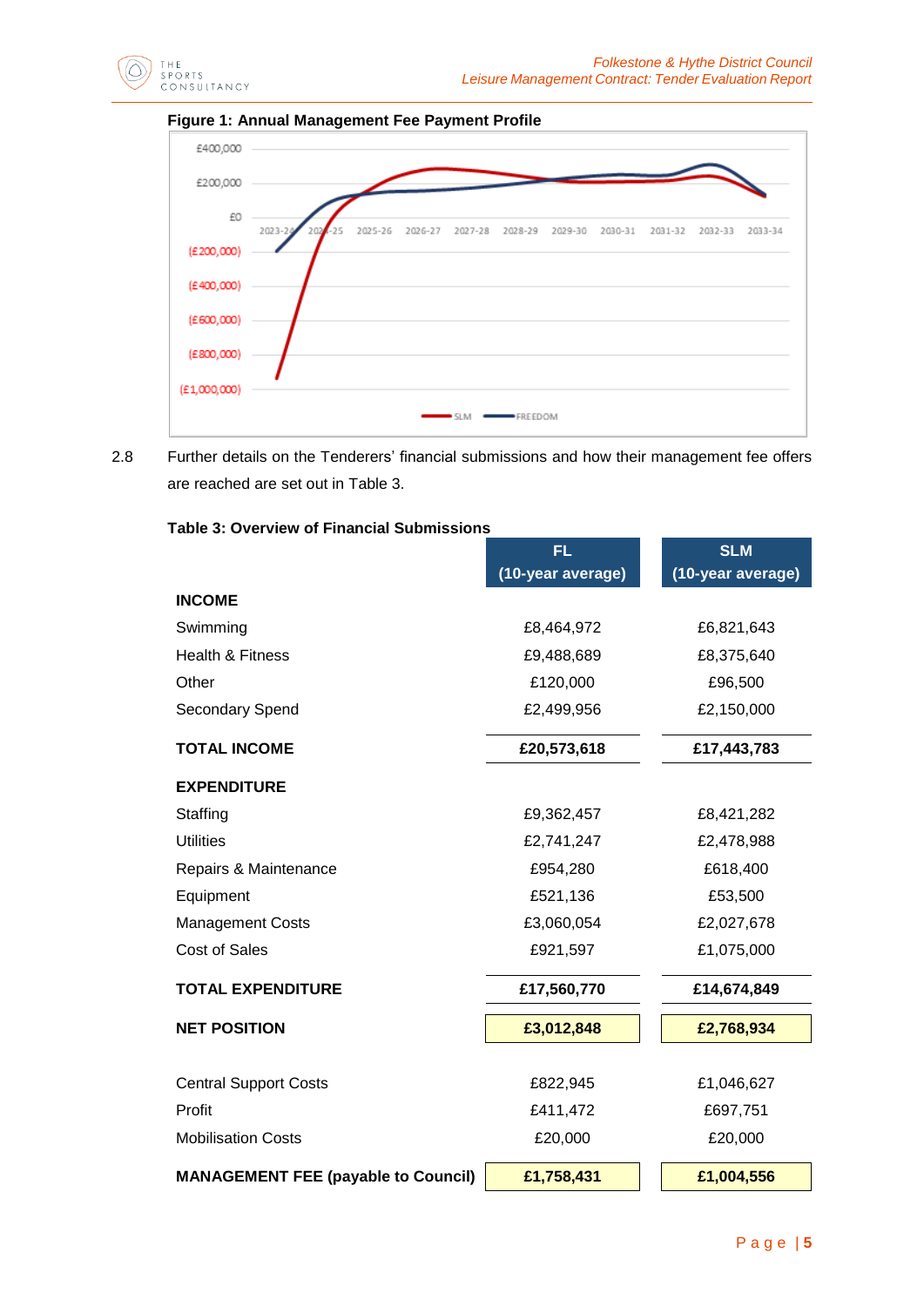

- 2.9 The remaining 4% of the commercial evaluation was based on the Tenderers' Surplus Share proposals. The Surplus Share sets out a mechanism by which any actual financial performance above the baseline management fee will be shared with the Council. Tenderers were asked to set out how they would share it based on the following three tranches:
	- The Council share of the first £50,000 tranche of any surplus
	- The Council share of the second £50,000 tranche of any surplus
	- The Council share of any surplus over £100,000.
- 2.10 The Tenderers' proposals are summarised in Table 4.

| FL      | <b>SLM</b> |
|---------|------------|
|         |            |
| £50,000 | £35,001    |
| £50,000 | £35,001    |
| 95.0%   | 65.0%      |
|         |            |
| 4.00%   | 3.12%      |
|         |            |

## *Independent benchmarking of financial proposals*

2.11 TSC maintains the *Facilities Index*, which is a database with almost 1,600 financial years' of trading data from over 550 public leisure facilities in the UK. It enables us to benchmark the Tenderers' projections against key performance indicators (KPIs) for operating income and costs (such as health and fitness income per fitness station, swimming income per square metre of pool water space, staffing costs as a percentage of income, etc). TSC has reviewed both financial submissions against the average KPIs from the *Facilities Index* and the output is summarised in Table 5.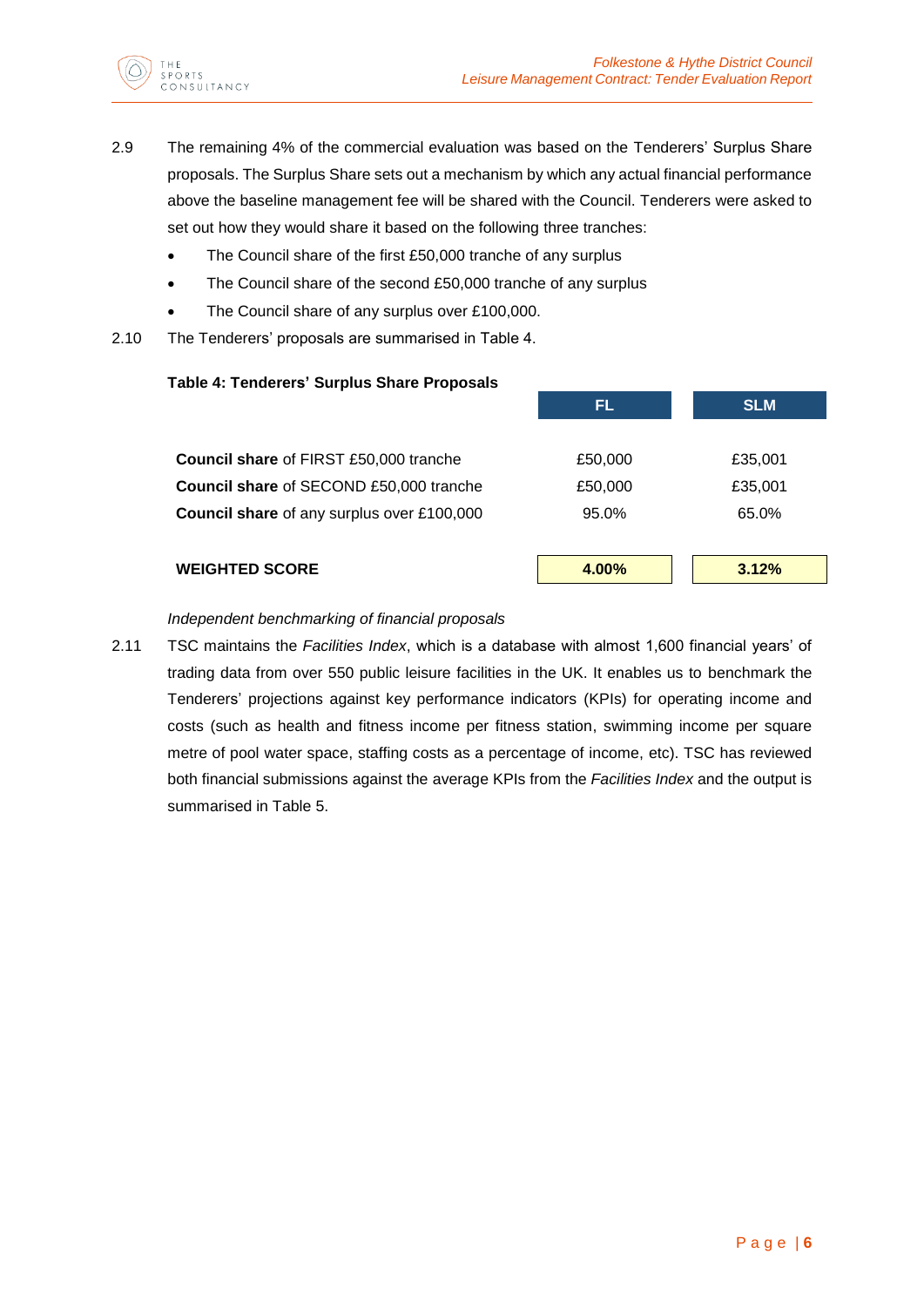$P$  O R T S SULTANCY

#### **Table 5: KPI Benchmarks**

|                                                      | FL.    | <b>SLM</b> | <b>TSC</b><br><b>Benchmark</b> |
|------------------------------------------------------|--------|------------|--------------------------------|
|                                                      |        |            |                                |
| Income per visit                                     | £4.45  | £5.04      | £5.06                          |
| Swim income per sqm of water space                   | £1,902 | £1,533     | £1,432                         |
| Health & fitness income per station                  | £9,489 | £8,376     | £12,907                        |
| % cost recovery                                      | 117.2% | 118.9%     | 107.2%                         |
| Members per station                                  | 23     | 25         | 28                             |
|                                                      |        |            |                                |
| Staff costs as % of income                           | 45.5%  | 48.3%      | 44.0%                          |
| Utilities costs per sqm                              | £90.98 | £82.28     | £48.71                         |
| Repairs and maintenance per sqm                      | £31.67 | £20.52     | £25.57                         |
| Profit and central support costs as a %<br>of income | 6%     | 10%        | 10.3%                          |

- 2.12 As can be seen from the data in Table 5, the analysis shows that the two financial Tenders were pitched in line with average benchmark levels other than for the following:
	- Swimming income (FL): FL has taken a more optimistic view of what could be achieved from swimming; however, their projections are still within an acceptable range and represent between the top 15% (£1,850) and top 10% (£2,051) of TSC's benchmark data
	- Utilities costs (both Tenderers): both Tenderers have pitched their utilities costs at significantly higher than average benchmark levels. This is a result of two factors: firstly, the Council's requirement that the operator takes on both consumption and tariff risk (and hence the need for them to price in an element of risk of tariff rate fluctuations over the contract period); and secondly, the recent significant increases in tariff rates that have been seen the the energy market, which will have led them to take a more cautious approach to utilities costs
	- Profit and central support costs (FL): FL have taken a more generous view (from the Council's perspective) of the amount they will take out of the contract in terms of their profit margin and allocation to central cost overhead. Of the two, their allowance for central costs is close to the benchmark (4% compared to 5%) whereas their profit margin is significantly lower (2% compared to 5%), which will be primarily a result of their status as a non-profit distributing body.
- 2.13 It is worth stressing that, regardless of whether FL achieves its level of projected financial performance, it will be contractually obliged to pay the tendered annual management fees to the Council in line with the agreed annual profile.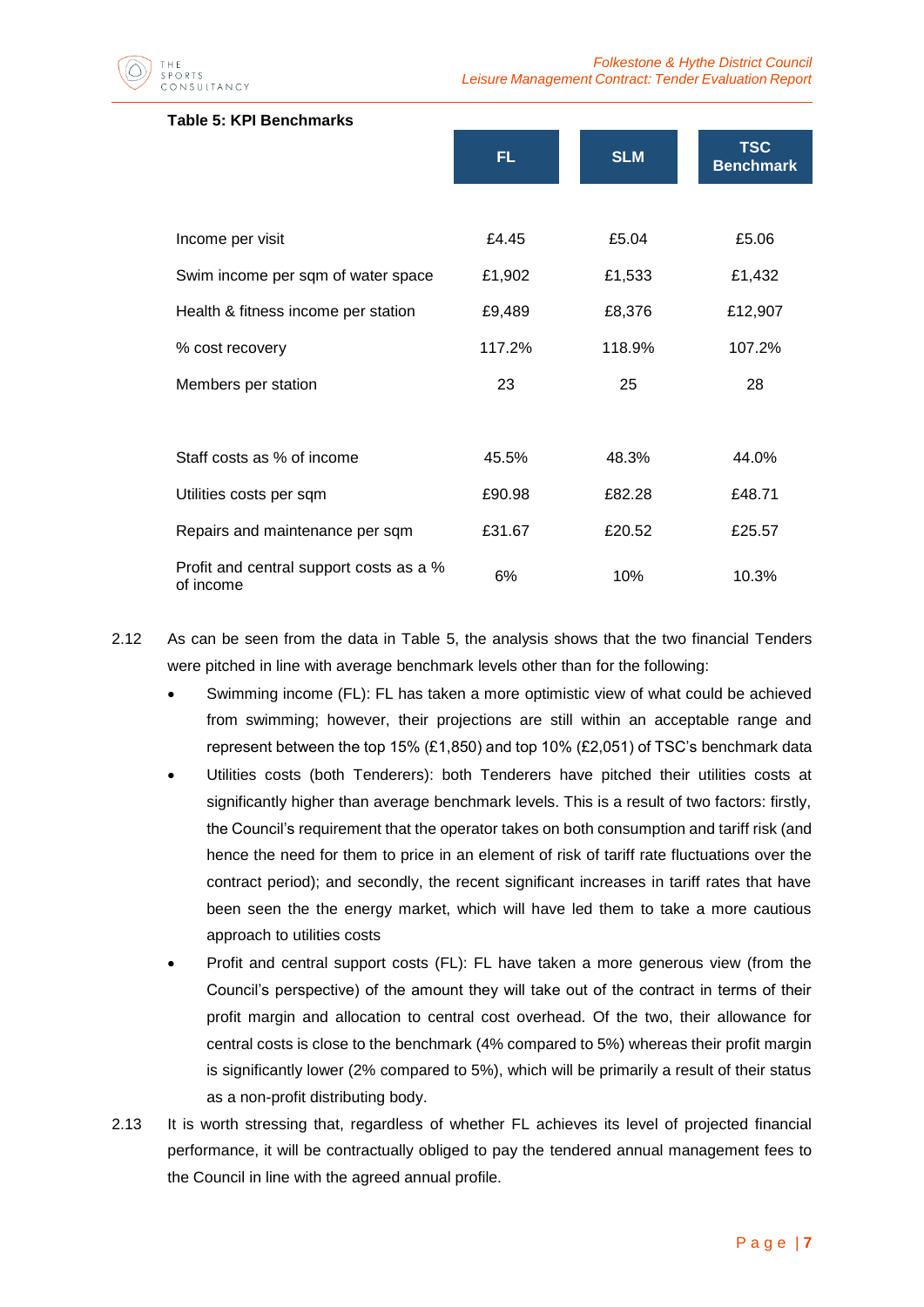

## *Technical (Quality) Submissions (40%)*

<span id="page-8-0"></span>2.14 As set out earlier, the technical aspects of the tenders were evaluated by means of the Tenderer's responses to nine Method Statements. They, along with their weightings, are set out in Table 6.

| <b>Table 6: Technical Criteria Weightings</b> |  |  |
|-----------------------------------------------|--|--|
|-----------------------------------------------|--|--|

| <b>TECHNICAL CRITERIA</b>                              | Weighting |  |
|--------------------------------------------------------|-----------|--|
| 1. Programming and Pricing                             | 10%       |  |
| 2. Asset Management and Cleaning                       | 10%       |  |
| 3. Sports Development, Health & Wellbeing and Outreach | 8%        |  |
| 4. Marketing, Customer Care and CRM                    | 10%       |  |
| 5. Staffing                                            | 8%        |  |
| 6. Financial Management, Reporting and IT Systems      | 4%        |  |
| 7. Environmental Sustainability                        | 10%       |  |
| 8. Demonstrating Social Value                          | 8%        |  |
| 9. Contract Mobilisation                               | 2%        |  |
| <b>Technical weighting</b>                             | 70%       |  |

- 2.15 Tenderers' Method Statement responses explained how they would fulfil their responsibilities in each area and achieve the best outcome in the delivery of the contract. Information and guidance was provided to assist the tendered to complete each one. Where appropriate, Tenderers were advised to reflect in their responses the Council's priorities, the local demographics and to provide direct associations to the contract specification. The successful Tenderers Method Statement responses will become a schedule to the legal contract that they sign with the Council.
- 2.16 Each Method Statement was scored out of a maximum of 5 marks and the score was weighted on the basis of its relative importance as set out in Table 6. Each Method Statement was reviewed and evaluated by two to three different people (Council officers and TSC staff) and the scores of each evaluator were then compared and a moderated score agreed. The weighted scores are set out in Table 7.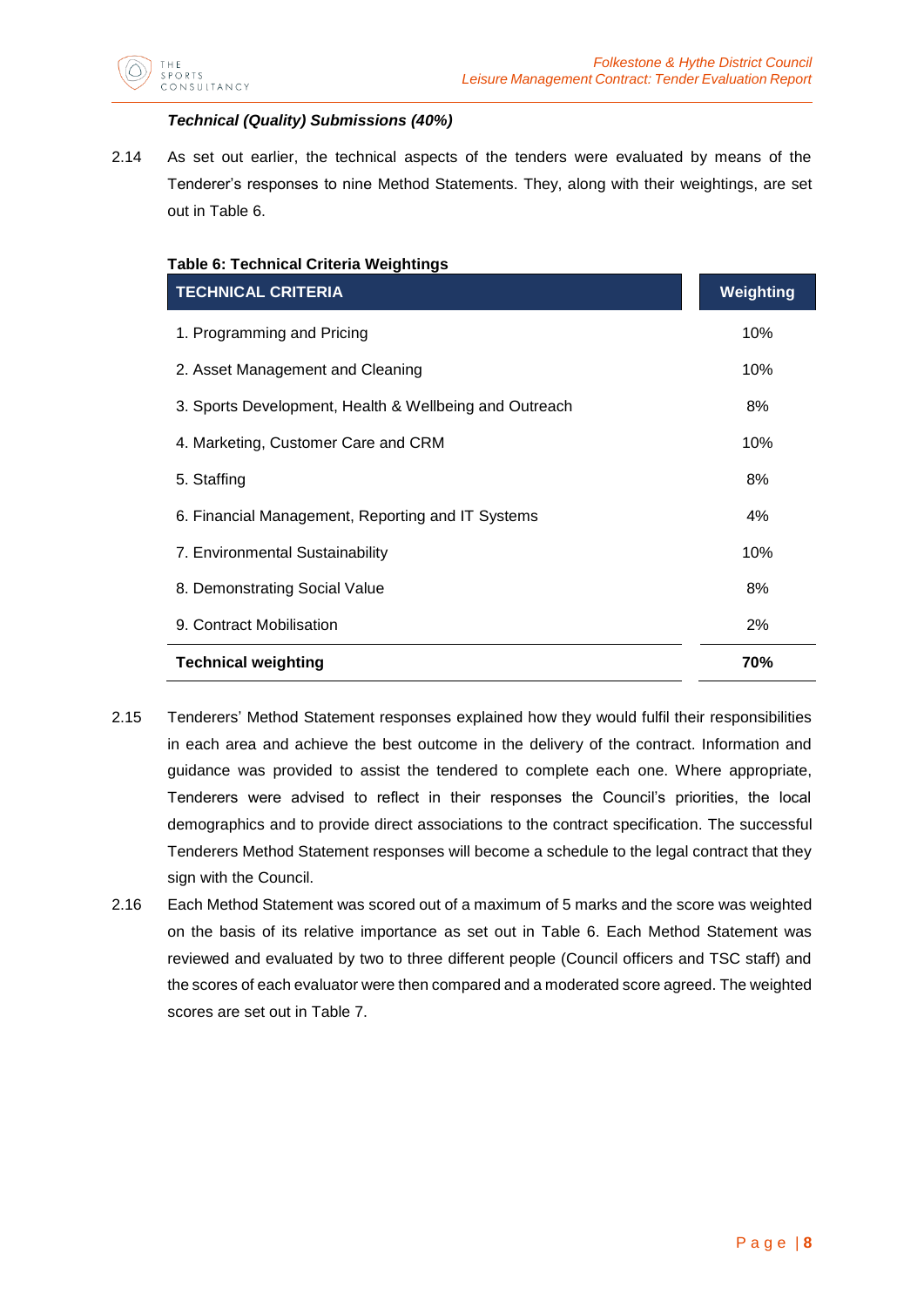

## **Table 7: Technical Criteria Weighted Scores**

| <b>TECHNICAL CRITERIA</b>  |                                                          | Weighting | FL.   | <b>SLM</b> |
|----------------------------|----------------------------------------------------------|-----------|-------|------------|
| 1.                         | Programming and Pricing                                  | 10%       | 8.0%  | 8.0%       |
| 2.                         | Asset Management and Cleaning                            | 10%       | 6.0%  | 8.0%       |
| 3.                         | Sports Development, Health & Wellbeing and<br>Outreach   | 8%        | 6.4%  | 6.4%       |
| 4.                         | Marketing, Customer Care and CRM                         | 10%       | 8.0%  | 8.0%       |
| 5.                         | Staffing                                                 | 8%        | 6.4%  | 6.4%       |
| 6.                         | Financial Management, Reporting and IT<br><b>Systems</b> | 4%        | 2.4%  | 2.4%       |
| 7.                         | <b>Environmental Sustainability</b>                      | 10%       | 8.0%  | 8.0%       |
| 8.                         | <b>Demonstrating Social Value</b>                        | 8%        | 4.8%  | 4.8%       |
| 9.                         | <b>Contract Mobilisation</b>                             | 2%        | 1.2%  | 1.6%       |
| <b>Technical weighting</b> |                                                          | 70%       | 51.2% | 53.6%      |

# <span id="page-9-0"></span>**3. Overall Evaluation Scores**

3.1 Based on the Commercial and Technical evaluation set out above, the overall evaluation scores for the two Tenderers are summarised in Table 8.

| <b>Tenderer</b> | ∣Commercial ˈ | <b>Technical</b> | <b>Overall</b> |
|-----------------|---------------|------------------|----------------|
|                 | 30.0%         | 51.2%            | 81.2%          |
| <b>SLM</b>      | 18.0%         | 53.6%            | 71.6%          |

**Table 8: Overall Evaluation Scores**

3.2 The combined Commercial and Technical Criteria scores identify FL as providing the most effective and economically advantageous tender. It is therefore proposed that FL be awarded the contract.

# <span id="page-9-1"></span>**4. The Preferred Tenderer (Freedom Leisure)**

4.1 FL currently operates over 100 sports and leisure centres on behalf of 25 local authority partners. They have extensive experience operating and mobilising coastal facilities, including the Littlehampton Wave in West Sussex. They also have local presence, operating the nearby Sandwich Leisure Centre and Stour Centre in Ashford, Kent. They have a strong track record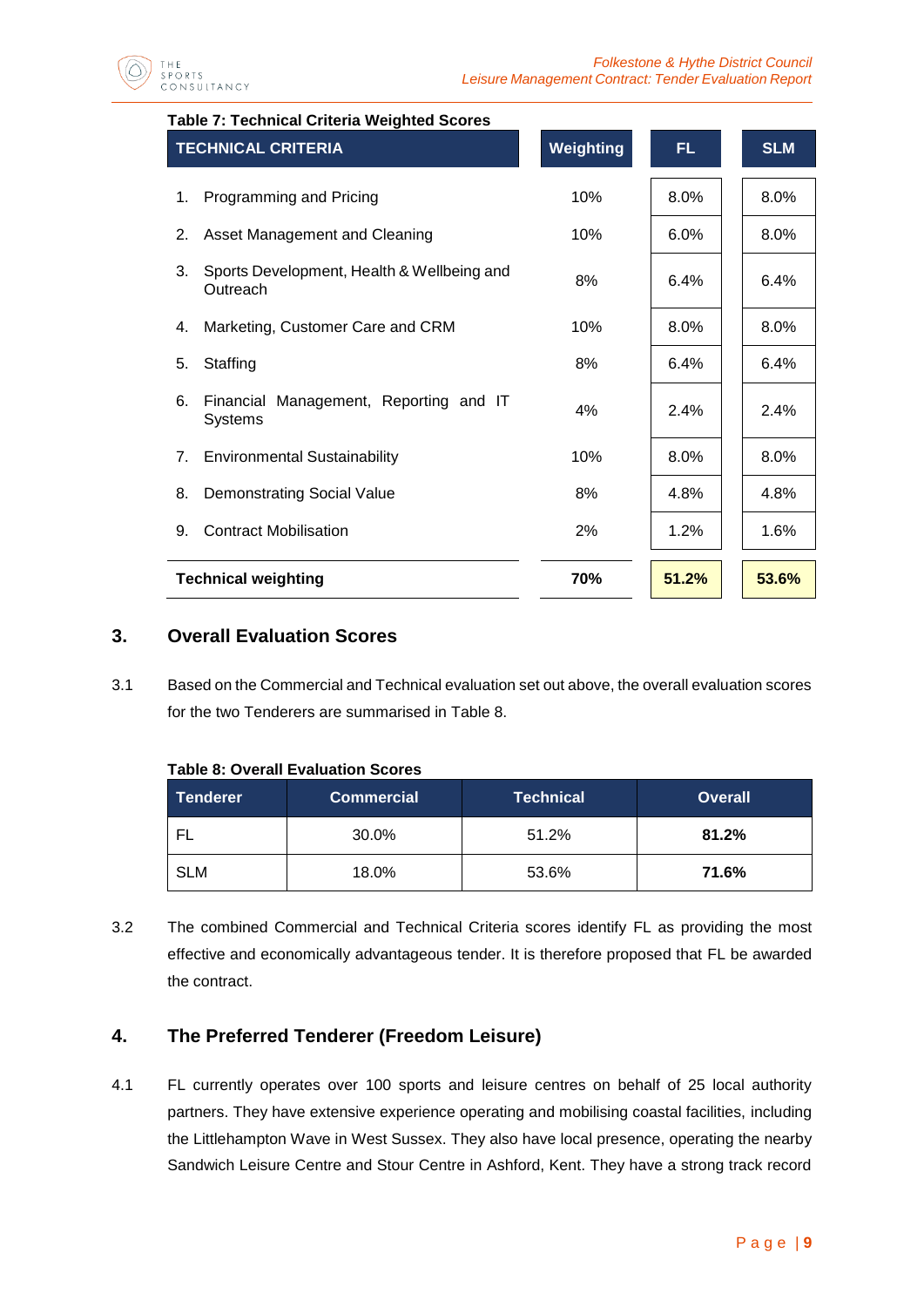in the local authority leisure management market and have been recently appointed to operate Great Yarmouth Borough Council's leisure portfolio, including their new coastal facility, the Marina Centre (due to open July 2023).

- 4.2 As part of their Technical (Quality) submission, FL included the following that are worth noting:
	- The recruitment of a full-time Active Communities Manager, who will be responsible for developing relationships and delivering programmes beyond the new Centre
	- A commitment to working with the local Clinical Commissioning Group, police, youth services, local clubs and groups, etc to delivery programmes and activities
	- A comprehensive learn-to-swim programme
	- One apprenticeship and four work experience placements per year
	- A commitment to using local suppliers where possible, e.g. currently 60% of their reactive and planned preventative programmes are delivered by local suppliers
	- A commitment to sourcing green energy (through their supplier Haven Power)
	- Achieving ISO14001 accreditation for the new Centre
	- Achieving 50% recycling and waste management
	- Implementing a Cycle-to-Work scheme for all employees.

# <span id="page-10-0"></span>**5. Key Tendering Assumptions**

SPORTS

NSULTANCY

- 5.1 Freedom Leisure's financial and technical proposals took into consideration, inter alia, the following:
	- The terms of the draft legal contract (based on Sport England's *Leisure Services Delivery Guidance)* issued with the procurement documentation
	- The required services as set out in the Council's Services Specification
	- The operator's responsibilities for maintaining, repairing and replacing the leisure centre assets in accordance with the Asset Management Responsibilities Matrix
	- The operator assuming full responsibility for consumption and tariff risks for utilities
	- The staffing of the facility and the transfer staff from the existing Hythe Swimming Pool under TUPE
	- Appropriate assumptions in relation to business rates (NNDR) and VAT
	- An allowance for operator profit and a contribution to central costs
	- The Council retaining control of certain user prices (pay to play health and fitness gym session (adult, junior, senior citizen/concession and disabled) and pay to play swimming session (adult, junior, senior citizen/concession and disabled))
	- The operator is required to provide a concessionary pricing scheme that covers full-time students, those on Job Seeker's Allowance, those on Income Support, those on Employment and Support Allowance, those on Working (Family) Tax Credit, those in receipt of a Personal Independence Payment and members of HM Armed Forces